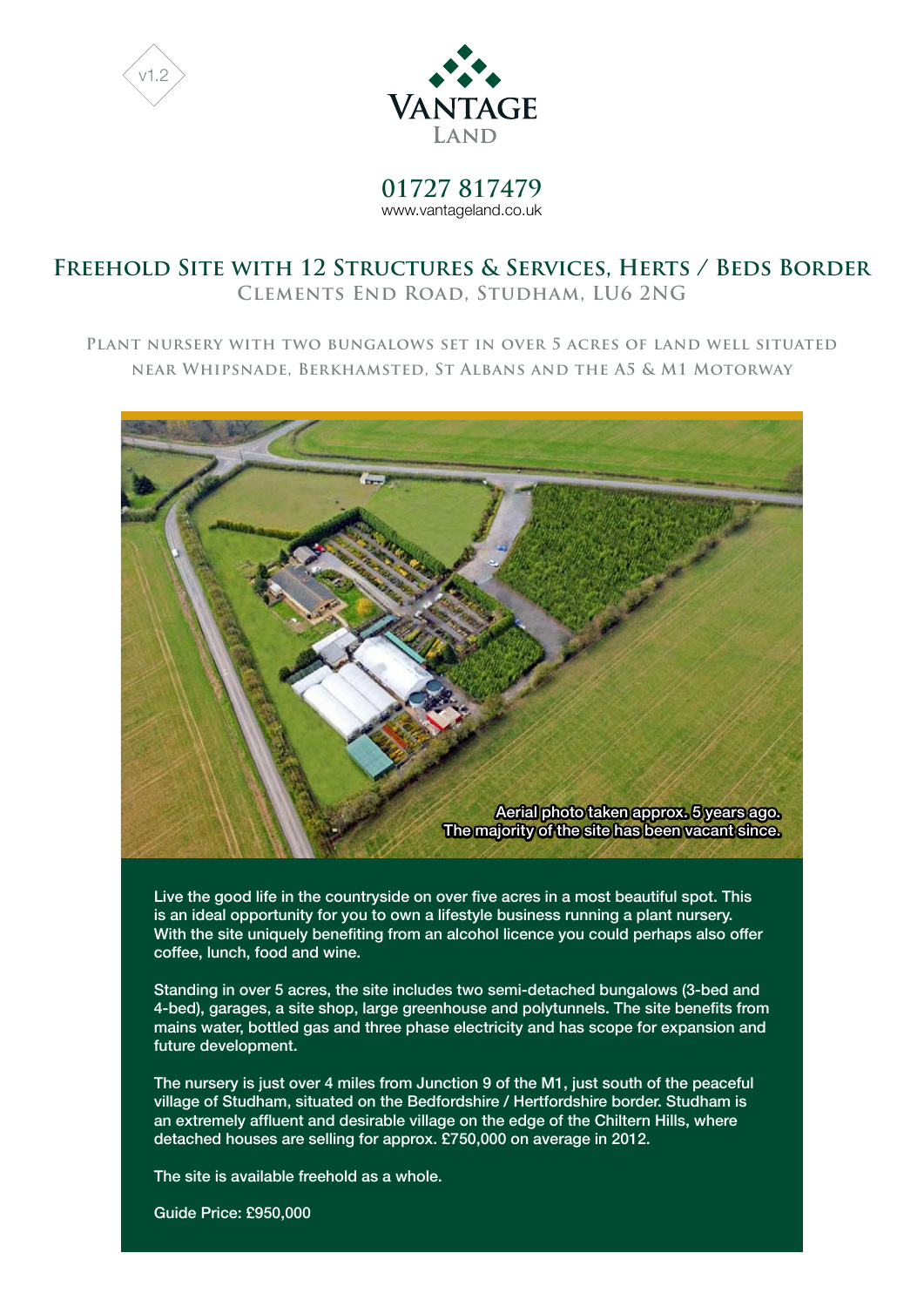

© COLLINS BARTHOLOMEW 2003

# **Travel**

- $\bullet$  2.2 miles to the A5
- 4.2 miles to Junction 9 of the M1
- 4.9 miles to Berkhamsted Train Station \*
- 7.0 miles to London Luton Airport
- 9.5 miles to Junction 21 of the M25
- Journey Times: 31 mins to London and 1 hr 30 mins to Birmingham

# **Location**

- ◆ 1.9 miles to Whipsnade
- 4.0 miles to Dunstable
- 5.2 miles to Berkhamsted
- 5.3 miles to Luton
- ◆ 6.6 miles to Harpenden
- ◆ 9.3 miles to St Albans
- 12.6 miles to Aylesbury
- ◆ 17.9 miles to Milton Keynes
- 28.0 miles to Central London

Studham is an affluent village and civil parish in Bedfordshire. The parish has strong connections to the bordering counties of Buckinghamshire to the south and Hertfordshire to the east.

The village lies in the wooded south facing rolls of the Chiltern Hills within a network of countryside footpaths. Studham is perfectly placed; surrounded by picturesque and rural villages such as Whipsnade, yet close enough to enjoy the amenities of the larger towns of Berkhamsted, Luton and Milton Keynes.

Nearby Berkhamsted is a popular town with a thriving local economy, partly due to its fast and direct rail links into London.

The town is a desirable place to live and enjoys a bustling atmosphere with its weekly markets and generous offering of shops and business', pubs, restaurants and hotels.

To the north of Studham, Luton and its near neighbours, Dunstable and Houghton Regis, form the Luton / Dunstable Urban Area. The area is expected to grow due to development within and physical expansion of the three towns and large re-development of Luton.

This major regeneration of Luton town centre is already underway, which will include upgrades to the town's transport as well as improvements to the town's urban environment.

To the south of Studham are the historic and affluent towns of Harpenden and St Albans. They have become much sought after dormitory towns within the London commuter belt resulting in notoriously high property prices in the area.

Both Harpenden and St Albans have many independently owned shops, boutiques, cafes and restaurants that give the area a unique character and charm.

Studham is close to the M1 motorway and A5 road, and is served by fast rail links into London at the nearby Berkhamsted Train Station.

Nearby London Luton Airport is one of England's major international airports serving London and the southeast.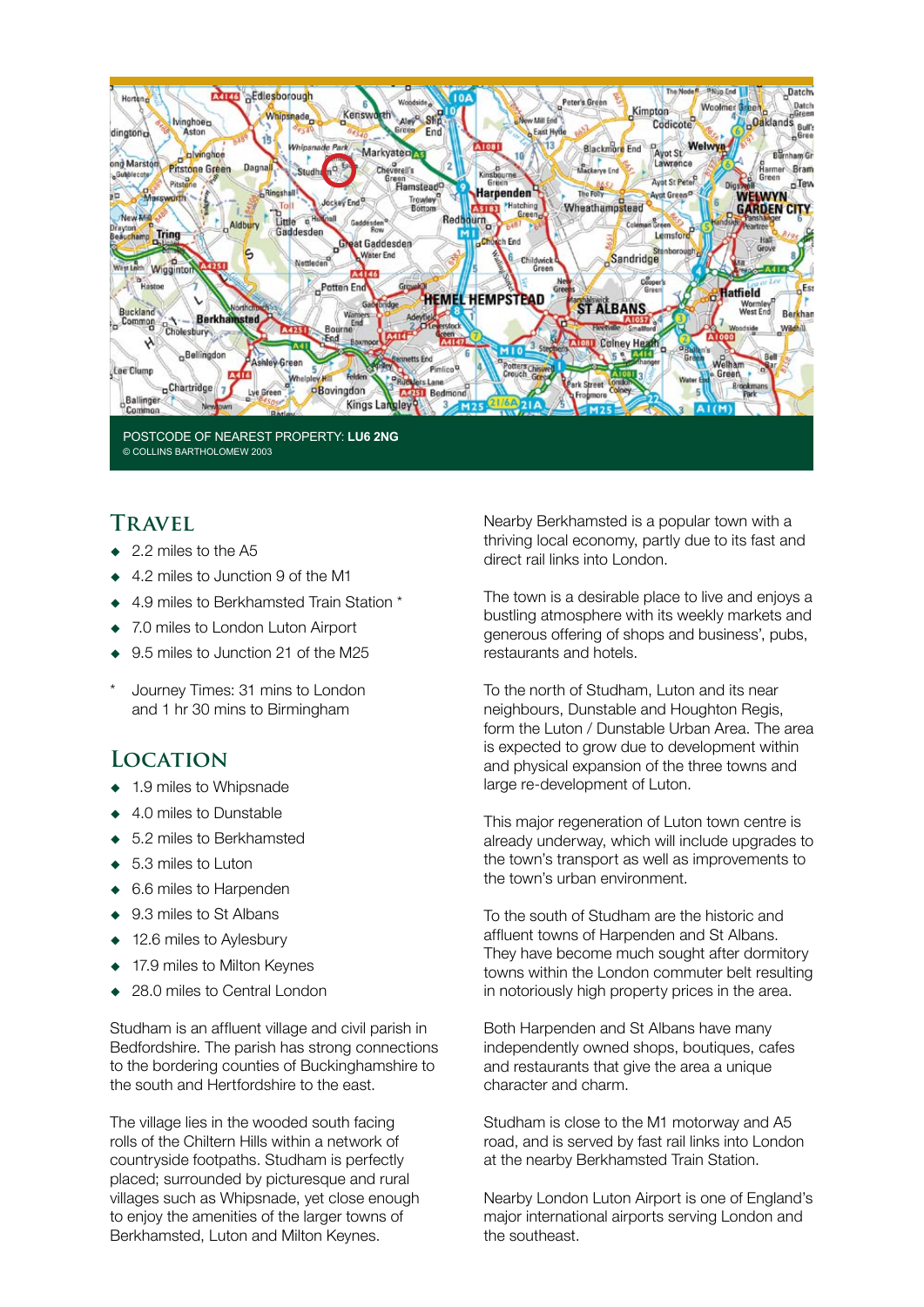# **Recreational & Leisure**

The site is situated close to Studham Common in the centre of the village. Studham Common is a beautiful open space and a highly prized feature of the village, valued by the community as a place of recreation and a haven for wildlife.

Its rich mosaic of habitats - grassland, woodland, scrub thickets and hedgerows supports an abundance of wildlife. The West Common includes a playing field which serves as the village green.

The common is best enjoyed by following the 1½ mile Studham Common Walk. The walk is a popular tourist trail that is part of a network of public footpaths and bridleways that lead to the wider countryside as well as Whipsnade and the Dunstable Downs.

The common is in the Chilterns Area of Outstanding Natural Beauty home to some of the finest countryside in the UK. The Chiltern Hills are blessed with a wealth of walking, riding and cycling routes.

Whipsnade Zoo is less than two miles from the site. Set in 600 acres of beautiful parkland, Whipsnade is the UK's largest zoo and one of the largest in Europe.

# **Land Values**

The latest RICS Rural Land Market Survey reports that a strong demand for farmland has lifted land prices to a record high. Furthermore, land in the East of England increased by 6% in the last 6 months alone.

Looking ahead, given the current strength of land prices and the lack of available land, surveyors expect farmland prices to increase further over the next 12 months.

Land prices have increased by over 50% in the past five years, and more than 200% in the last decade. Farmers looking to expand are expected to compete fiercely with investors for land as it becomes more well-known as an asset class with a proven track record of capital growth.

The global economic recovery is still sporadic and land is expected to remain an attractive investment asset over the coming years.

### **Access**

The site benefits from approx. 425 metres of extensive road frontage on to both Byslips Road and Clements End Road. Good access and parking can be found directly off the publicly adopted Clements End Road.



#### **THE PROPERTY MISDESCRIPTIONS ACT 1991**

Vantage Land Limited has produced these particulars in good faith but cannot guarantee total accuracy. Sizes are approximate. Purchasers should verify any detail of importance prior to viewing and purchase. The particulars are not an offer or contract. Comments made in general advertising may not apply to this particular property and of course planning permission cannot be guaranteed.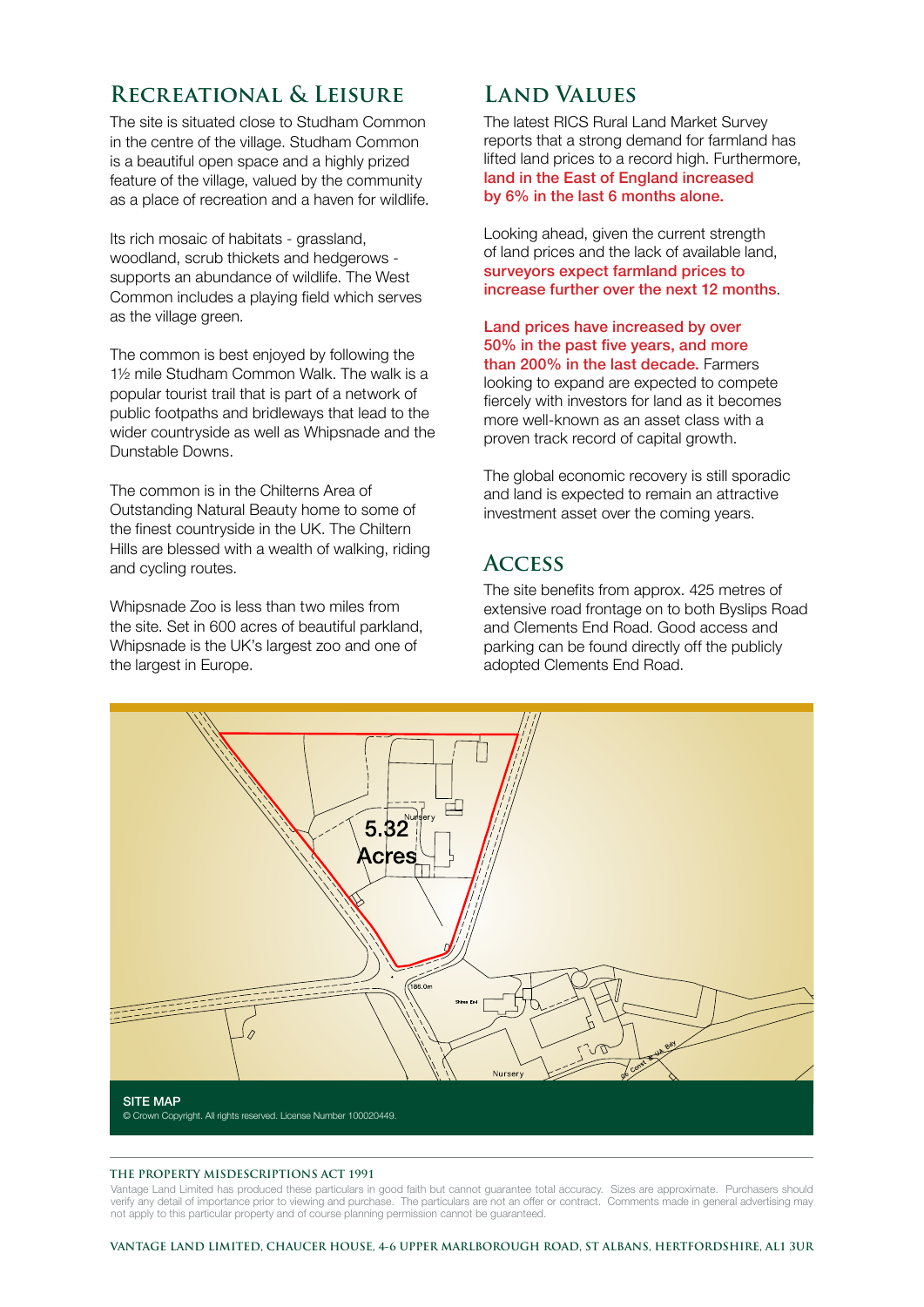### **Buildings & Services**

Standing in over 5 acres, this well equipped nursery has many excellent facilities with the scope for expansion. The site includes, but not limited to:

- 2 x Semi-Detached Bungalows *(3,272 sq ft)*
- Double Garage *(560 sq ft)*
- Garage with Store *(504 sq ft)*
- Large Greenhouse *(3,202 sq ft)*
- 2 x Polytunnels *(5,887 sq ft)*
- Disused Site Shop *(689 sq ft)*
- ◆ Alcohol Licence
- Parking for over 100 vehicles
- Large areas of hardstanding
- Three Phase Electricity
- ◆ Bottled Gas & Mains Water
- Borehole with two large water storage tanks

### **Planning**

The land is classified as Greenbelt and any development would be subject to the appropriate planning permission.

# **House Prices**

Studham is a highly affluent and desirable area with properties rarely available for sale. This has resulted in high property prices with detached houses in Studham selling for approx. £750,000 on average in 2012.

#### **Local Authority**

Central Bedfordshire Council Watling House High Street North Dunstable Bedfordshire LU6 1LF

# **Method of Sale**

The land is available freehold by private treaty and sold with vacant possession.

# **Viewing**

Viewing is strictly by appointment only and must be accompanied. To arrange a site visit, please call 01727 817479 or email enquiries@vantageland.co.uk.





Second semi-detached bungalow with driveway